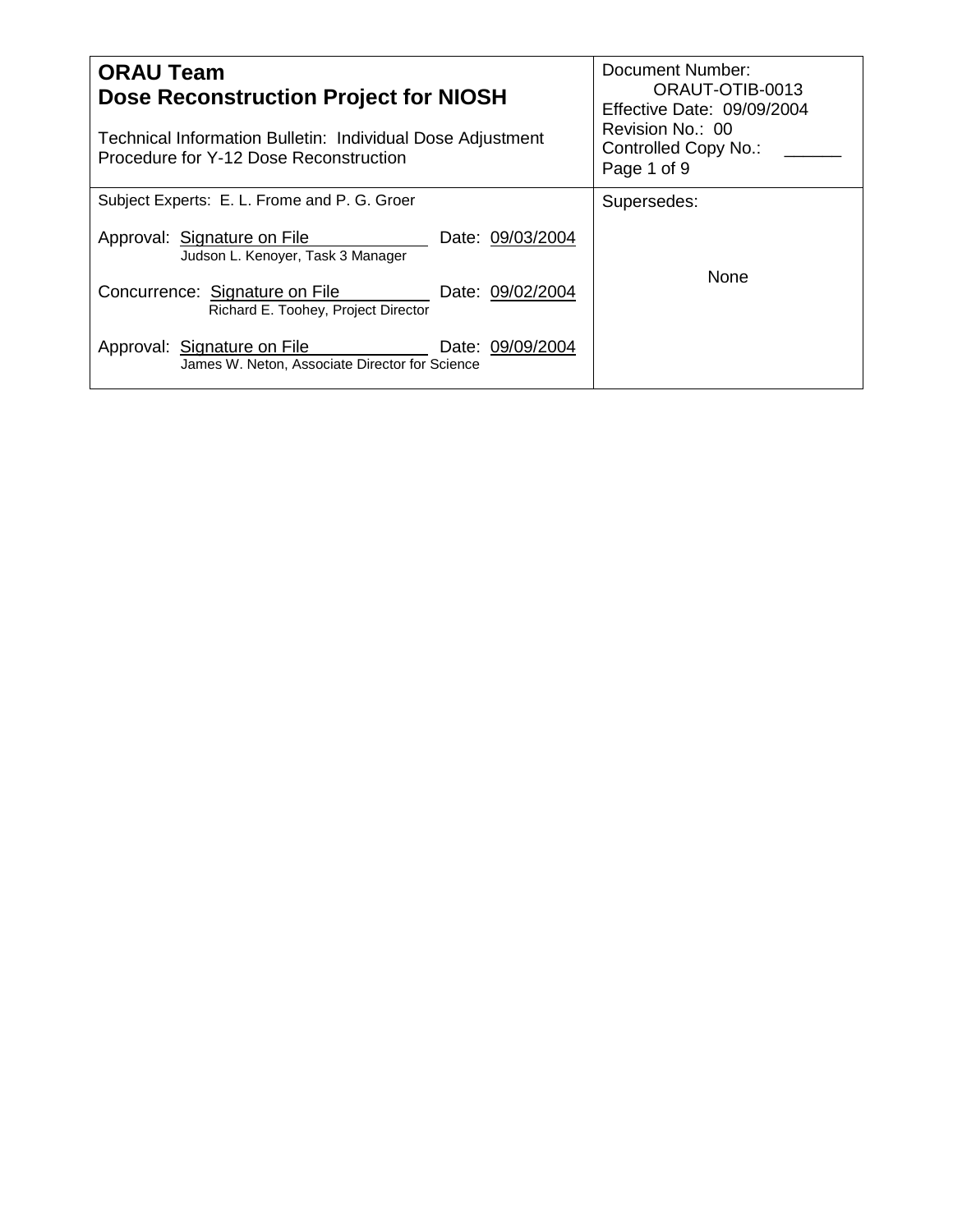| Effective Date: 09/09/2004   Revision No.: 00 | Document No.: ORAUT-OTIB-0013 | Page 2 of 9 |
|-----------------------------------------------|-------------------------------|-------------|

# **RECORD OF ISSUE/REVISIONS**

| <b>ISSUE</b><br><b>AUTHORIZATION</b><br><b>DATE</b> | <b>EFFECTIVE</b><br><b>DATE</b> | REV.<br>NO. | <b>DESCRIPTION</b>                                                                                                                                                                                                                          |
|-----------------------------------------------------|---------------------------------|-------------|---------------------------------------------------------------------------------------------------------------------------------------------------------------------------------------------------------------------------------------------|
| <b>Draft</b>                                        | 05/26/2004                      | $00-A$      | New technical information bulletin which<br>describes an individual dose adjustment<br>procedure that can be used as part of the dose<br>reconstruction for certain workers at the Oak<br>Ridge Y-12 Plant. Initiated by Judson L. Kenoyer. |
| <b>Draft</b>                                        | 08/30/2004                      | $00 - B$    | Incorporates internal review and NIOSH<br>comments. Initiated by Judson L. Kenoyer.                                                                                                                                                         |
| 09/09/2004                                          | 09/09/2004                      | 00          | First approved issue. Initiated by Judson L.<br>Kenoyer.                                                                                                                                                                                    |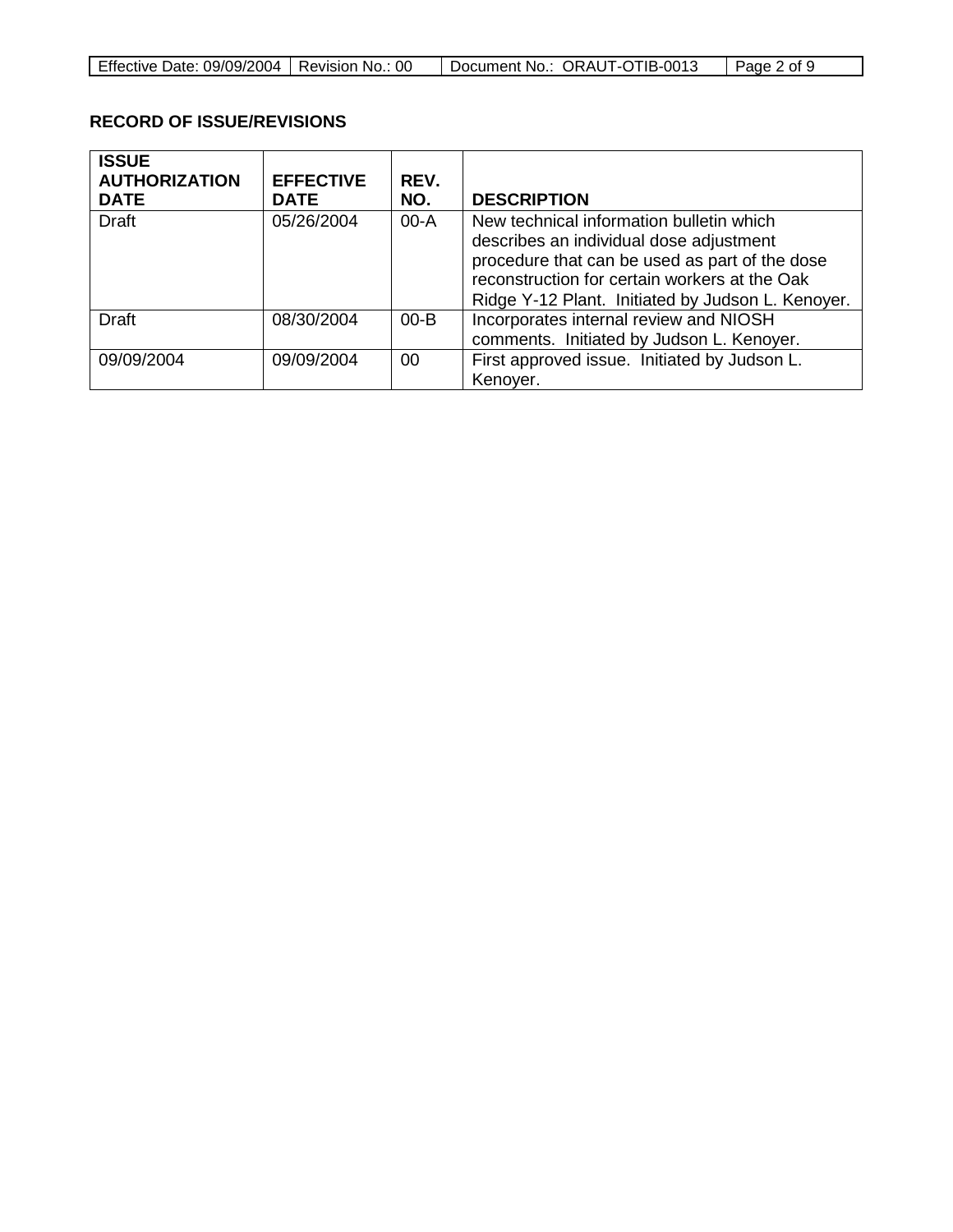### **1.0 INTRODUCTION**

This document describes an individual dose adjustment procedure that can be used as part of the dose reconstruction for certain workers at the Oak Ridge Y-12 Plant. It provides a derivation of the "scaling procedure", tables required for the calculation, and an example. The method can be used for workers who were not monitored prior to 1961 who have at least five quarters of monitoring data during the period from 1961 through 1965. For a detailed explanation of how to use this procedure see Kerr and Smith (2004).

### **2.0 BACKGROUND**

Kerr (2003), Watkins et al. (2004), and Watkins et al. (1993) provide a detailed description of the film badge dosimetry program at the Oak Ridge Y-12 facility. Prior to 1961 only workers with the highest potential for external radiation exposure were required to wear personnel dosimeters. A recent review of all film badge monitoring data from Y-12 workers used data available at the Center for Epidemiological Research (CER) at Oak Ridge Associated Universities (ORAU; Watkins et al. 2004). This review determined that the population dose for each quarter can be described by a lognormal distribution. The "missed dose" in each quarter of employment for a worker who was not monitored is based on the lognormal population distribution. This is consistent with procedures described in NIOSH (2002, Sections 1.1.4 and 1.6).

The probability density function for the lognormal distribution (Johnson, Kota, and Balakrishnan 1994) is

$$
p(d; \mu, \sigma) = exp[-\frac{1}{2} (log d - \mu) 2/\sigma 2] (\sqrt{2\pi} \sigma d)^{-1},
$$
\n(1)

where d is film badge dose and  $\mu$  and  $\sigma$  are lognormal parameters. For a review of the lognormal distribution with alternative parameterization and its use in risk analysis see Strom and Stansbury (2000). Table 1 at the end of this document contains the lognormal parameters for each quarter from 1947 through 1965. These values were obtained based on assumptions described in Watkins et al. (2004) using statistical methods described in Frome and Watkins (2004). Starting in the fourth quarter of 1956 the values of  $\sigma$  in column 5 of Table 1 are slightly larger than the corresponding values in column 4 of Table 5 in Watkins et al.(2004). This difference is the result of an unnecessary bias adjustment that was applied to Table 1---see Frome and Watkins (2004) for details. The values of  $\sigma$  in Table 1 are always larger by about 0.1 percent and therefore claimant favorable. In the scaling procedure, these parameters are considered as known values because they are based on population data and their relative uncertainty will have little material effect on the individual quarterly dose distribution required for dose reconstruction.

#### **3.0 SCALING PROCEDURE BASED ON MAXIMUM LIKELIHOOD METHOD**

If a Y-12 worker was employed for at least five quarters from 1961 to 1965, that individual's monitoring data can be used to "adjust" the dose distributions for unmonitored quarters from 1951 through 1960. The method is based on the assumption that the individual's potential for exposure during the 1950s is similar to that from 1961 to 1965, and that the individual's doses differ from the population dose by a constant factor. Suppose that  $d_t$  is the recorded dose during quarter t and  $\mu_t$  and  $\sigma_t$  are the known lognormal parameter values for that same quarter from the first quarter of 1961 to the fourth quarter of 1965 (see Table 1, columns 4 and 5).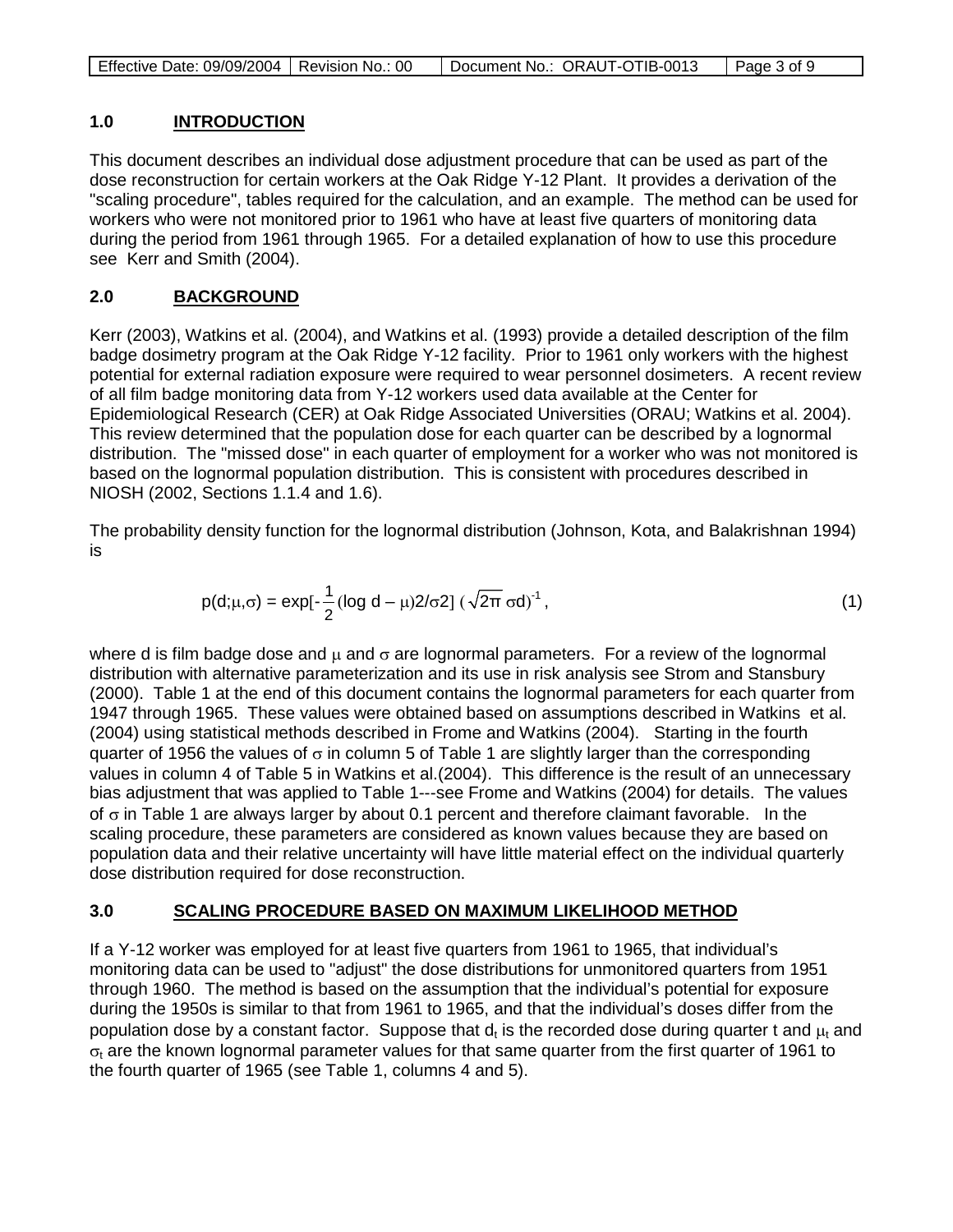| Effective Date: 09/09/2004   Revision No.: 00 |  | Document No.: ORAUT-OTIB-0013 | $\vert$ Page 4 of 9 |
|-----------------------------------------------|--|-------------------------------|---------------------|
|-----------------------------------------------|--|-------------------------------|---------------------|

Then  $y_t = \log(d_t)$  follows the normal distribution with mean  $\mu_t + \varphi$ , and standard deviation  $\sigma_t$ , where  $\varphi$ represents the average relative difference (on the log scale) of the individual's doses from the population values. The likelihood function for φ is

$$
\mathcal{L}(\varphi|\mathbf{d}, \mu, \sigma) = \prod_t \exp[-\frac{1}{2} \left\{ \log d_t - (\mu_t + \varphi) \right\}^2 / \sigma_t^2] \left( \sqrt{2\pi} \sigma_t d_t \right)^{-1}, \tag{2}
$$

where  $t = t_1, \ldots, t_n$  are quarters (see column 1 of Table 2 from 1961 through 1965 during which the worker was employed. The maximum likelihood estimate  $\hat{\varphi}$  is the value of  $\varphi$  that maximizes equation (2) or equivalently the log-likelihood

$$
L(\varphi|\mathbf{d}, \mu, \sigma) = -\frac{1}{2} \Sigma_t w_t (v_t - \varphi)^2 + \text{constant.}
$$
 (3)

In equation (3),  $w_t = 1/\sigma_t^2$ , and  $v_t = y_t - \mu_t$ . The likelihood equation is

$$
\partial L/\partial \phi = \Sigma_t w_t(v_t \neg \phi) = 0 ,
$$

and the ML estimate of  $\phi$  is  $\hat{\phi} = \Sigma_t w_t v_t / \Sigma_t w_t$ . The variance of  $\phi$  is  $[-\partial^2 L/\partial \phi^2]^{-1} = [\Sigma_t w_t]^{-1}$ . If for any quarter  $d_t = 0$  (indicating a non-detect), then replace  $y_t$  with  $y_t^{\circ}$ , the conditional expectation of y given it is less than the log (LOD), where LOD is the limit of detection. To obtain  $y_t^{\circ}$ , first calculate  $z_t =$ (log(LOD) -  $\mu_t$ ) /  $\sigma_t$  and then  $y_t^0 = \mu_t$  - [n(z<sub>t</sub>)/N(z<sub>t</sub>)]  $\sigma_t$ , where n(z) is the standard normal density and N(z) is the standard normal cumulative distribution function (Johnson, Kota, and Balakrishnan 1994, Section 10.1). Table 2 lists the values of  $\mu$ ,  $\sigma$ ,  $w$ ,  $v^{\circ}$  (based on a LOD of 30 mrem).

## **Example**

Consider a worker with recorded dose  $d_t$  for each quarter from 1961 through 1965 as listed in column 8 of Table 2. The calculated values of  $v_t$  and  $v_t$  are in columns 9 and 10 of Table 2. Then

> $\hat{\varphi}$  =  $\Sigma_t w_t v_t / \Sigma_t w_t$  = 0.46976 and  $var(\hat{\phi}) = 1/\Sigma_t w_t = 0.03661$ .

Note that the values in columns 4-7 of Table 2 are the same for each worker, whereas the values in columns 8, 9, and 10 will be determined by the individual recorded doses for each quarter of employment from 1961 through 1965.

The estimate of the scaling factor φ and its variance described above are based on the maximum likelihood principle. Equivalent results can be obtained using a Bayesian approach Groer (2004).

#### **4.0 APPLICATION OF THE SCALING PROCEDURE**

Let t indicate a quarter for which a dose distribution is required for a worker unmonitored between January 1951 and December 1960. Without scaling, the unmonitored dose is lognormal with parameters (on the log scale)  $\mu_t$  and  $\sigma_t$  (from Table 1), i.e.  $y_t = log(d_t)$  is normally distributed with mean  $\mu_t$  and standard deviation  $\sigma_t$ . The mean and standard deviation of the adjusted log dose are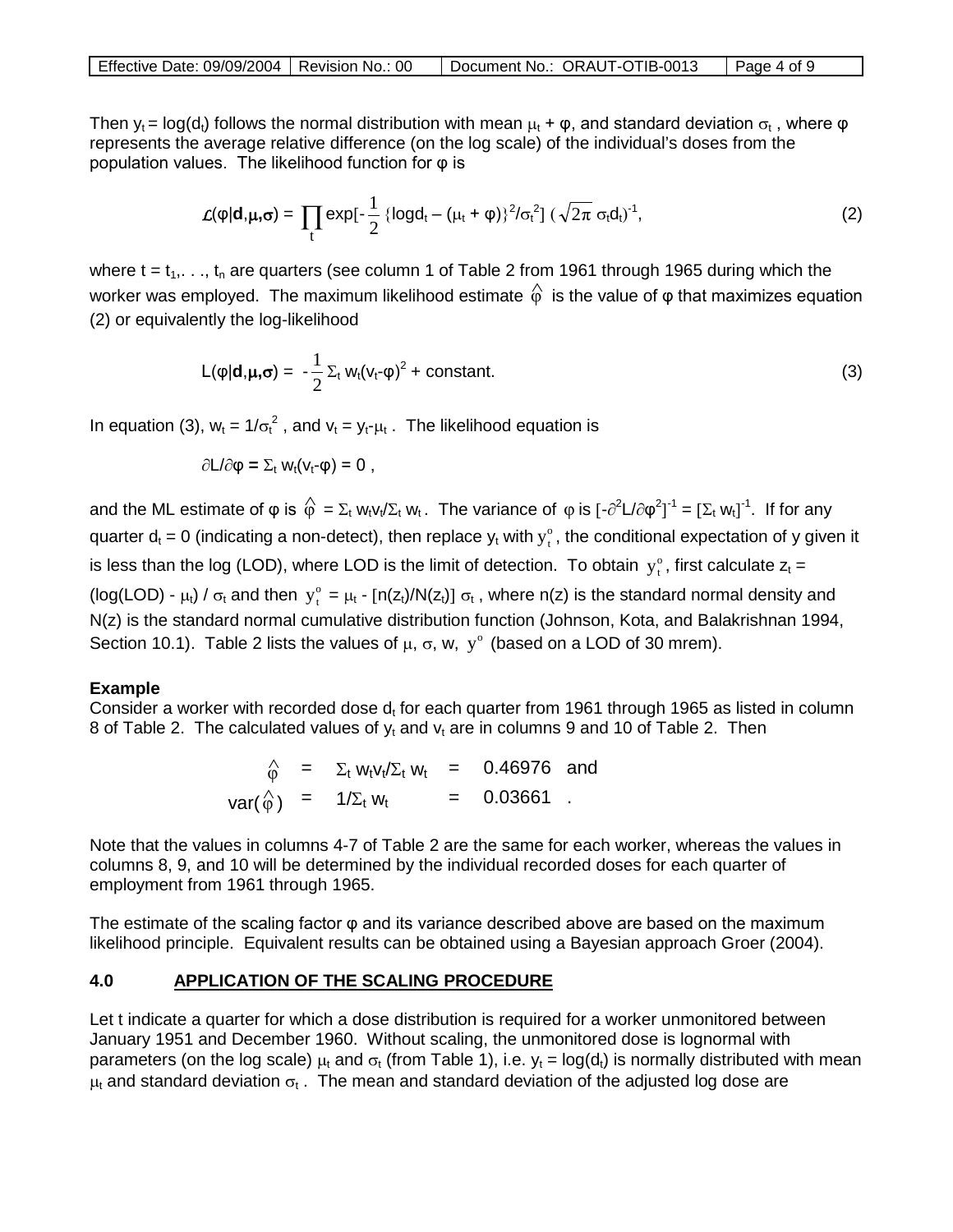$$
\mu_t^* = \mu_t + \hat{\varphi}
$$
  
\n
$$
\sigma_t^* = [\sigma_t^2 + \text{var}(\hat{\varphi})]^{1/2},
$$
\n(4)

i.e., the unmonitored dose in quarter t is lognormal with mean  $\,\mu^*_t\,$  and standard deviation  $\sigma^*_t.\,$  If a worker was unmonitored for all four quarters in a given year, the adjusted lognormal parameters are calculated for each quarter and the annual dose estimate is obtained by Monte Carlo sampling as described by Kerr and Smith (2004).

### **Example – continued**

To estimate the unmonitored dose in the first quarter of 1957 for the worker in the example, use  $\hat{\varphi}$  =

0.46976, var( $\hat{\varphi}$ ) = 0.03661 in equation 4.

 $\mu_{t}^{*}$  = 4.5501 + 0.46976 = 5.0198  $\sigma_t^*$  = [0.7486<sup>2</sup> + 0.03661]<sup>1/2</sup> = 0.7727,

where  $\mu_t$  = 4.5501 and  $\sigma_t$  = 0.7486 are obtained from line 39 of Table 1. The unmonitored dose for the quarter is lognormal with  $\mu^*_t = 5.0198$  and  $\sigma^*_t = 0.7727$ . The adjusted geometric mean is exp( $\mu_t^*$ ) = 151.38 and the adjusted geometric standard deviation of exp( $\sigma_t^*$ ) = 2.166.

The 1st percentile of this distribution is 25 mrem and the 99th percentile is 914 mrem. These are shown as red triangles connected by a vertical straight line in Figure 1 for the first quarter of 1957. The open red circle is the geometric mean. The solid green circles are the recorded doses that are known for this individual (see column 8 of Table 2 for 1961 through 1965). If this individual had not been monitored prior to 1961, Monte Carlo sampling from the quarterly lognormal distribution (described by the vertical bars in Figure 1) would be used to estimate the annual dose distribution in the dose reconstruction procedure.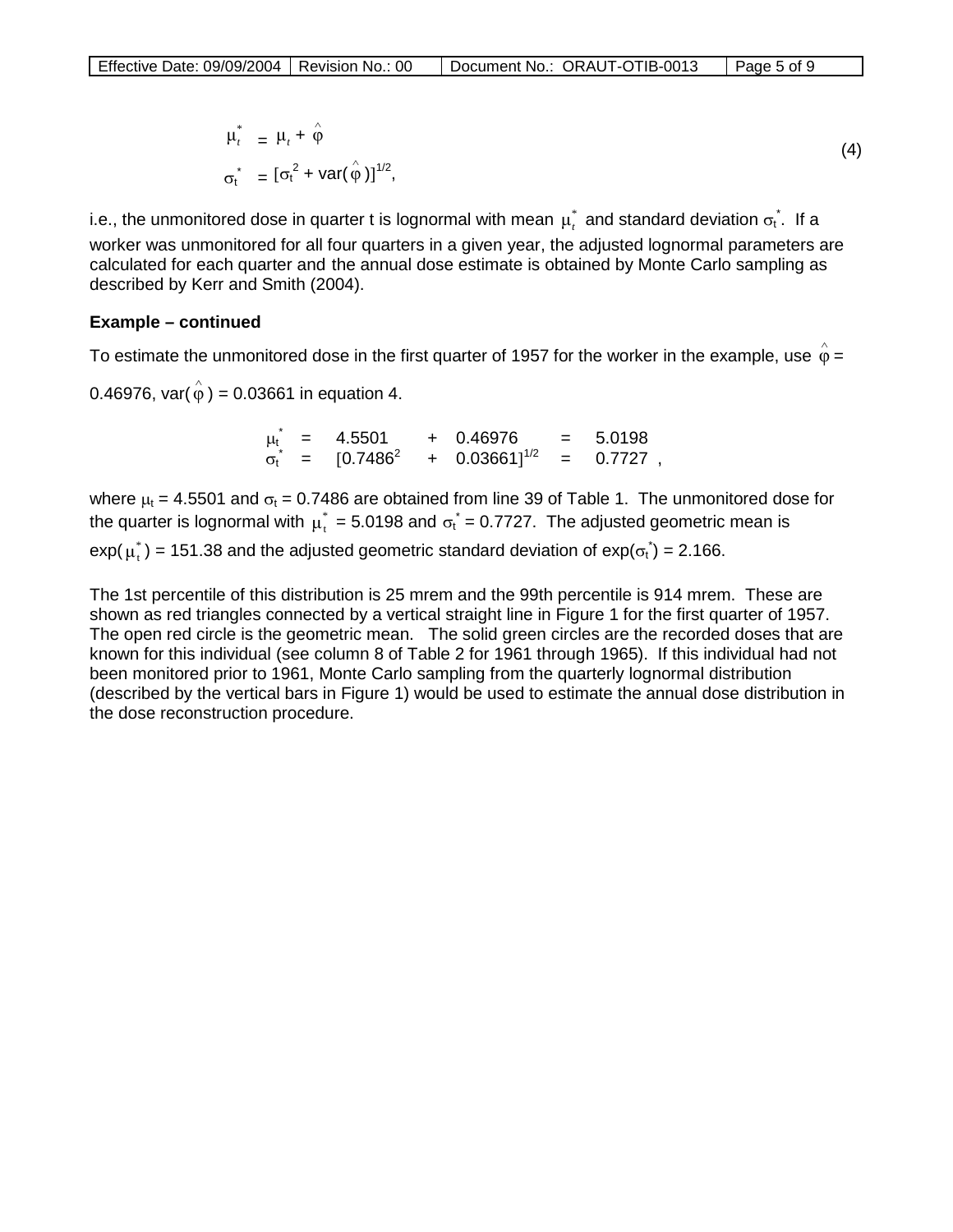

Figure 1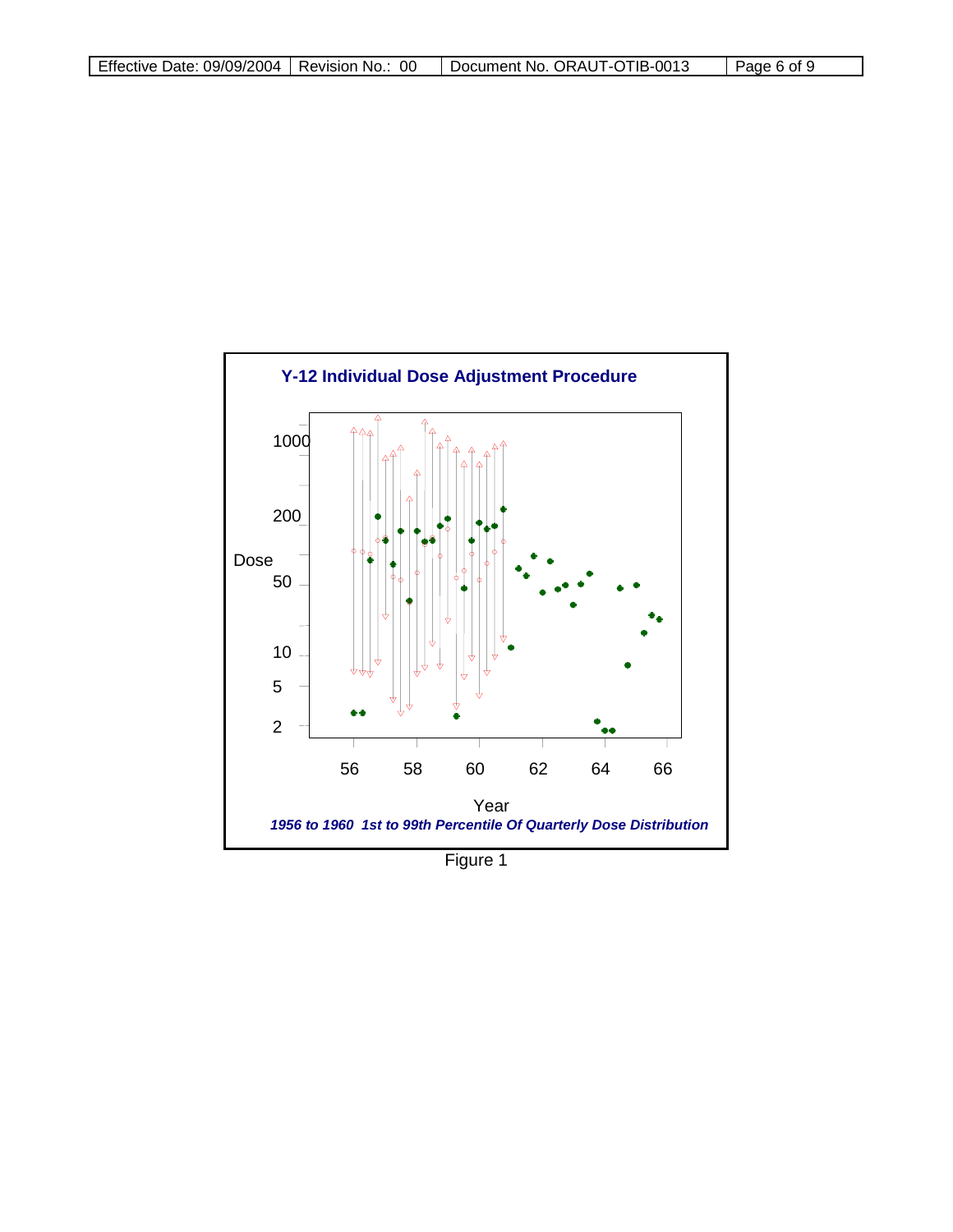### **REFERENCES**

- Frome, E. L. and J. Watkins, (2004), *Statistical Analysis of Data with Non-detectable Values*, ORNL/TM-2004/146. (http://www.csm.ornl.gov/~frome/sand/)
- Groer, P. G., 2004, *Bayesian Methods for Estimation of Unmonitored Y-12 External Penetrating Doses with a Time Dependent Lognormal Model*, ORAUT-OTIB-0015-00-A.
- Johnson, N. L, S. Kota, and N. Balakrishnan, 1994, *Continuous Univariate Distributions*, Vol. 1, 2nd Edition, J. Wiley and Sons, New York, New York.
- NIOSH (National Institute for Occupational Safety and Health), 2002, *External Dose Reconstruction Implementation Guideline*, OCAS-IG-001, Revision 1, Cincinnati, Ohio.
- Kerr, G. D., 2003, *Technical Basis Document for the Y-12 National Security Complex – Occupational External Dosimetry*, ORAUT-TBBS-0014-6, Oak Ridge, Tennessee.
- Kerr, G. D., and M. H. Smith, 2004, *A Procedure to Account for Incomplete Personal Monitoring Data on Penetrating Gamma-Ray Doses to Workers in Radiation Areas at the Oak Ridge Y-12 Plant Prior to 1961*, ORAUT-PROC-0042.
- Strom, D. J., and P. S. Stansbury, 2000, *Determining Parameters of Lognormal Distributions from Minimal Information*, *AIHAJ* 61:877-880.
- Watkins, J. P., J. L. Reagan, D. L. Cagle, E. L. Frome, C. M. West, D. J. Crawford-Brown, and W. G. Tankersley, 1993, *Data Collection, Validation, and Description for the Oak Ridge Nuclear Facilities Mortality Study*, ORISE-93/J-42, Oak Ridge Institute for Science and Education, Oak Ridge, Tennessee. (http://www.orau.gov/cer/reports.htm)
- Watkins, J. P., G. D. Kerr, E. L. Frome, W. G. Tankersley, and C. M. West, (2004), *Historical Evaluation of the Film Badge Dosimetry Program at the Y-12 Facility in Oak Ridge, Tennessee*, ORAU Technical Report # 2004-0888. (http://www.orau.gov/cer/reports.htm)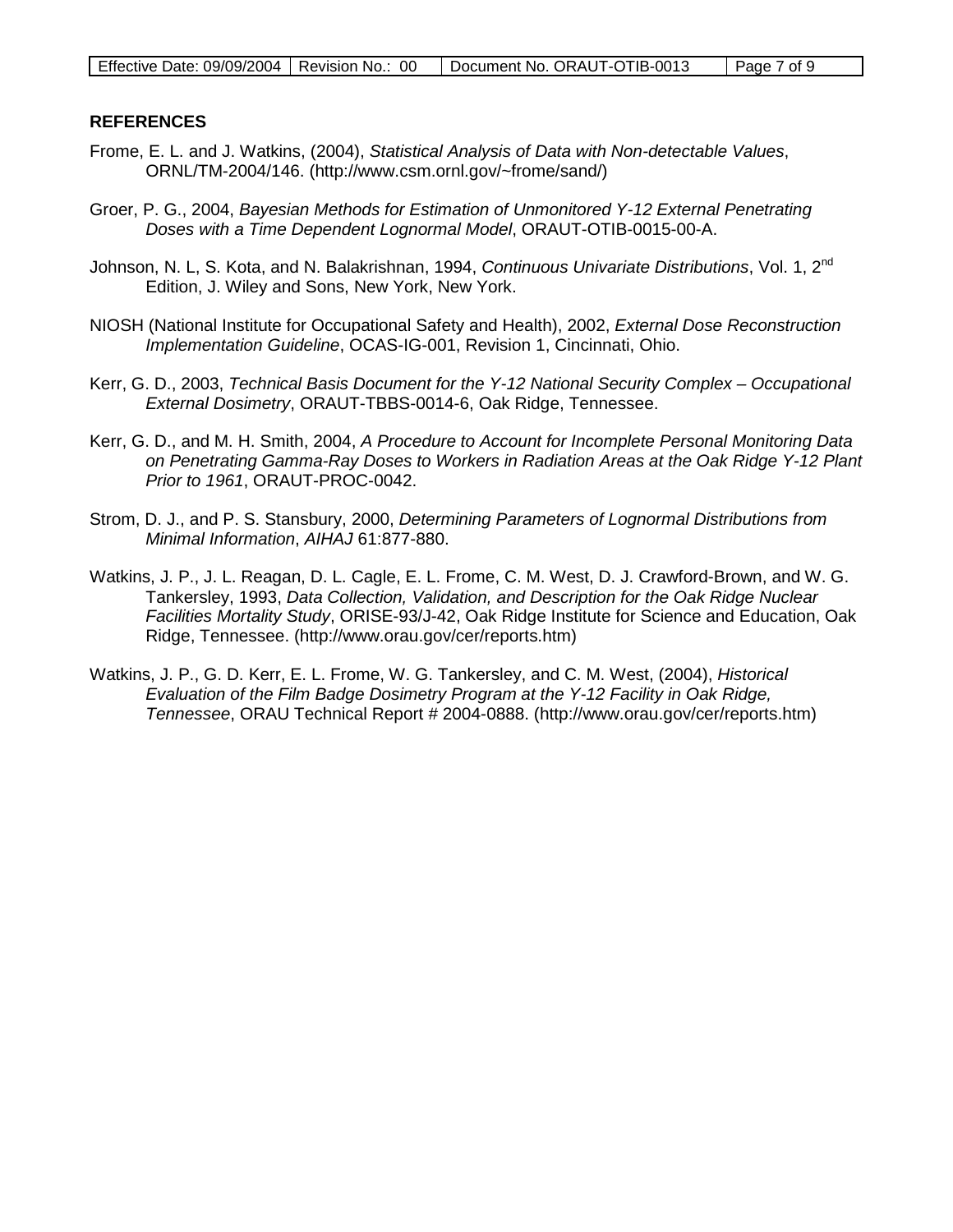| Effective Date: 09/09/2004   Revision No.: 00 |  | Document No. ORAUT-OTIB-0013 | Page 8 of 9 |
|-----------------------------------------------|--|------------------------------|-------------|
|-----------------------------------------------|--|------------------------------|-------------|

| Table 1.        |                 |                |                     |          |           | Lognormal parameters for Y-12 population for penetrating gamma-ray doses 1951 to 1965. |    |                 |                |        |          |           |            |
|-----------------|-----------------|----------------|---------------------|----------|-----------|----------------------------------------------------------------------------------------|----|-----------------|----------------|--------|----------|-----------|------------|
| t               | Yr              | Qt             | $\mu$               | $\sigma$ | <b>GM</b> | <b>GSD</b>                                                                             | t  | Yr              | Qt             | $\mu$  | $\sigma$ | <b>GM</b> | <b>GSD</b> |
| $\mathbf{1}$    | $\overline{47}$ | 3              | $\overline{5.2684}$ | 1.1710   | 194.109   | 3.2254                                                                                 | 39 | $\overline{57}$ | $\mathbf{1}$   | 4.5501 | 0.7486   | 94.643    | 2.1140     |
| $\overline{2}$  | 47              | 4              | 5.2380              | 1.1710   | 188.302   | 3.2251                                                                                 | 40 | 57              | $\overline{2}$ | 3.6461 | 1.1936   | 38.324    | 3.2990     |
| 3               | 48              | $\mathbf 1$    | $\overline{5.2077}$ | 1.1709   | 182.668   | 3.2248                                                                                 | 41 | $\overline{57}$ | 3              | 3.5629 | 1.2879   | 35.267    | 3.6250     |
| $\overline{4}$  | $\overline{48}$ | $\overline{2}$ | 5.1773              | 1.1708   | 177.203   | 3.2245                                                                                 | 42 | $\overline{57}$ | 4              | 3.0381 | 1.0039   | 20.865    | 2.7290     |
| 5               | 48              | 3              | 5.1469              | 1.1707   | 171.901   | 3.2243                                                                                 | 43 | 58              | $\mathbf{1}$   | 3.7262 | 0.9666   | 41.523    | 2.6290     |
| 6               | 48              | $\overline{4}$ | 5.1165              | 1.1706   | 166.758   | 3.2240                                                                                 | 44 | 58              | $\overline{2}$ | 4.3847 | 1.1885   | 80.218    | 3.2820     |
| $\overline{7}$  | 49              | $\mathbf{1}$   | 5.0862              | 1.1706   | 161.769   | 3.2238                                                                                 | 45 | 58              | 3              | 4.5488 | 1.0217   | 94.520    | 2.7780     |
| 8               | 49              | $\overline{2}$ | 5.0558              | 1.1705   | 156.929   | 3.2235                                                                                 | 46 | 58              | $\overline{4}$ | 4.1164 | 1.0668   | 61.337    | 2.9060     |
| 9               | 49              | 3              | 5.0254              | 1.1704   | 152.233   | 3.2233                                                                                 | 47 | 59              | $\mathbf{1}$   | 4.7269 | 0.8705   | 112.948   | 2.3880     |
| 10              | 49              | $\overline{4}$ | 4.9950              | 1.1703   | 147.679   | 3.2230                                                                                 | 48 | 59              | $\overline{2}$ | 3.6119 | 1.2459   | 37.037    | 3.4760     |
| 11              | 50              | $\mathbf{1}$   | 4.9647              | 1.1703   | 143.260   | 3.2228                                                                                 | 49 | 59              | 3              | 3.7927 | 1.0260   | 44.374    | 2.7900     |
| 12              | 50              | $\overline{c}$ | 4.9343              | 1.1702   | 138.974   | 3.2226                                                                                 | 50 | 59              | 4              | 4.1740 | 1.0047   | 64.972    | 2.7310     |
| 13              | 50              | 3              | 4.9039              | 1.1701   | 134.816   | 3.2224                                                                                 | 51 | 60              | $\mathbf{1}$   | 3.5687 | 1.1151   | 35.469    | 3.0500     |
| 14              | 50              | $\overline{4}$ | 4.8735              | 1.1701   | 130.782   | 3.2222                                                                                 | 52 | 60              | $\overline{2}$ | 3.9611 | 1.0561   | 52.513    | 2.8750     |
| 15              | 51              | $\mathbf 1$    | 4.8432              | 1.1700   | 126.870   | 3.2220                                                                                 | 53 | 60              | 3              | 4.2164 | 1.0160   | 67.792    | 2.7620     |
| 16              | $\overline{51}$ | $\overline{c}$ | 4.8128              | 1.1699   | 123.074   | 3.2217                                                                                 | 54 | 60              | 4              | 4.4589 | 0.9381   | 86.396    | 2.5550     |
| 17              | 51              | 3              | 4.7824              | 1.1699   | 119.392   | 3.2216                                                                                 | 55 | 61              | $\mathbf{1}$   | 2.0601 | 1.2390   | 7.847     | 3.4520     |
| 18              | $\overline{51}$ | 4              | 4.7520              | 1.1698   | 115.819   | 3.2214                                                                                 | 56 | 61              | $\overline{2}$ | 3.8154 | 0.5983   | 45.395    | 1.8190     |
| 19              | $\overline{52}$ | $\mathbf{1}$   | 4.7217              | 1.1698   | 112.354   | 3.2212                                                                                 | 57 | 61              | 3              | 3.0126 | 0.8527   | 20.341    | 2.3460     |
| 20              | 52              | $\overline{2}$ | $\overline{4.6913}$ | 1.1697   | 108.993   | 3.2210                                                                                 | 58 | 61              | 4              | 3.9514 | 0.5300   | 52.006    | 1.6990     |
| 21              | $\overline{52}$ | 3              | 4.6609              | 1.1696   | 105.732   | 3.2208                                                                                 | 59 | 62              | $\mathbf{1}$   | 2.4602 | 0.9400   | 11.707    | 2.5600     |
| 22              | $\overline{52}$ | $\overline{4}$ | 4.6305              | 1.1696   | 102.568   | 3.2206                                                                                 | 60 | 62              | $\overline{2}$ | 3.9103 | 0.5839   | 49.915    | 1.7930     |
| 23              | 53              | $\mathbf{1}$   | 4.6002              | 1.1695   | 99.500    | 3.2205                                                                                 | 61 | 62              | 3              | 3.6301 | 0.7948   | 37.718    | 2.2140     |
| 24              | $\overline{53}$ | $\overline{2}$ | 4.5698              | 1.1695   | 96.523    | 3.2203                                                                                 | 62 | 62              | $\overline{4}$ | 3.3465 | 1.0791   | 28.402    | 2.9420     |
| 25              | 53              | 3              | 4.5394              | 1.1694   | 93.635    | 3.2202                                                                                 | 63 | 63              | $\mathbf{1}$   | 2.4188 | 1.2170   | 11.232    | 3.3770     |
| 26              | 53              | 4              | 4.5090              | 1.1694   | 90.833    | 3.2200                                                                                 | 64 | 63              | $\overline{c}$ | 2.7573 | 0.8825   | 15.758    | 2.4170     |
| 27              | 54              | $\mathbf 1$    | 4.4787              | 1.1694   | 88.116    | 3.2199                                                                                 | 65 | 63              | 3              | 1.9958 | 1.5819   | 7.358     | 4.8640     |
| 28              | $\overline{54}$ | $\overline{2}$ | 4.4483              | 1.1693   | 85.479    | 3.2197                                                                                 | 66 | 63              | $\overline{4}$ | 2.4319 | 0.9034   | 11.381    | 2.4680     |
| 29              | 54              | 3              | 4.4179              | 1.1693   | 82.922    | 3.2196                                                                                 | 67 | 64              | $\mathbf{1}$   | 2.1856 | 1.3010   | 8.896     | 3.6730     |
| 30              | 54              | $\overline{4}$ | 4.3875              | 1.1692   | 80.441    | 3.2195                                                                                 | 68 | 64              | $\overline{2}$ | 2.1811 | 1.2667   | 8.856     | 3.5490     |
| 31              | $\overline{55}$ | $\mathbf{1}$   | 4.3571              | 1.1692   | 78.034    | 3.2193                                                                                 | 69 | 64              | 3              | 3.0904 | 1.2069   | 21.986    | 3.3430     |
| 32              | 55              | $\overline{c}$ | 4.3268              | 1.1691   | 75.699    | 3.2192                                                                                 | 70 | 64              | 4              | 2.1822 | 1.3368   | 8.866     | 3.8070     |
| 33              | 55              | 3              | 4.2964              | 1.1691   | 73.435    | 3.2191                                                                                 | 71 | 65              | $\mathbf{1}$   | 2.7352 | 1.0438   | 15.413    | 2.8400     |
| 34              | 55              | $\overline{4}$ | 4.2660              | 1.1691   | 71.237    | 3.2190                                                                                 | 72 | 65              | 2              | 2.4326 | 1.1581   | 11.388    | 3.1840     |
| 35              | 56              | 1              | 4.2356              | 1.1690   | 69.106    | 3.2189                                                                                 | 73 | 65              | 3              | 2.7134 | 0.9353   | 15.080    | 2.5480     |
| 36              | 56              | $\overline{c}$ | 4.2053              | 1.1690   | 67.039    | 3.2188                                                                                 | 74 | 65              | 4              | 3.5052 | 0.5289   | 33.288    | 1.6970     |
| 37              | 56              | 3              | 4.1749              | 1.1690   | 65.033    | 3.2187                                                                                 |    |                 |                |        |          |           |            |
| $\overline{38}$ | $\overline{56}$ | $\overline{4}$ | 4.4804              | 1.1860   | 88.267    | 3.2740                                                                                 |    |                 |                |        |          |           |            |

Table 1. Lognormal parameters for Y-12 population for penetrating gamma-ray doses 1951 to 1965.